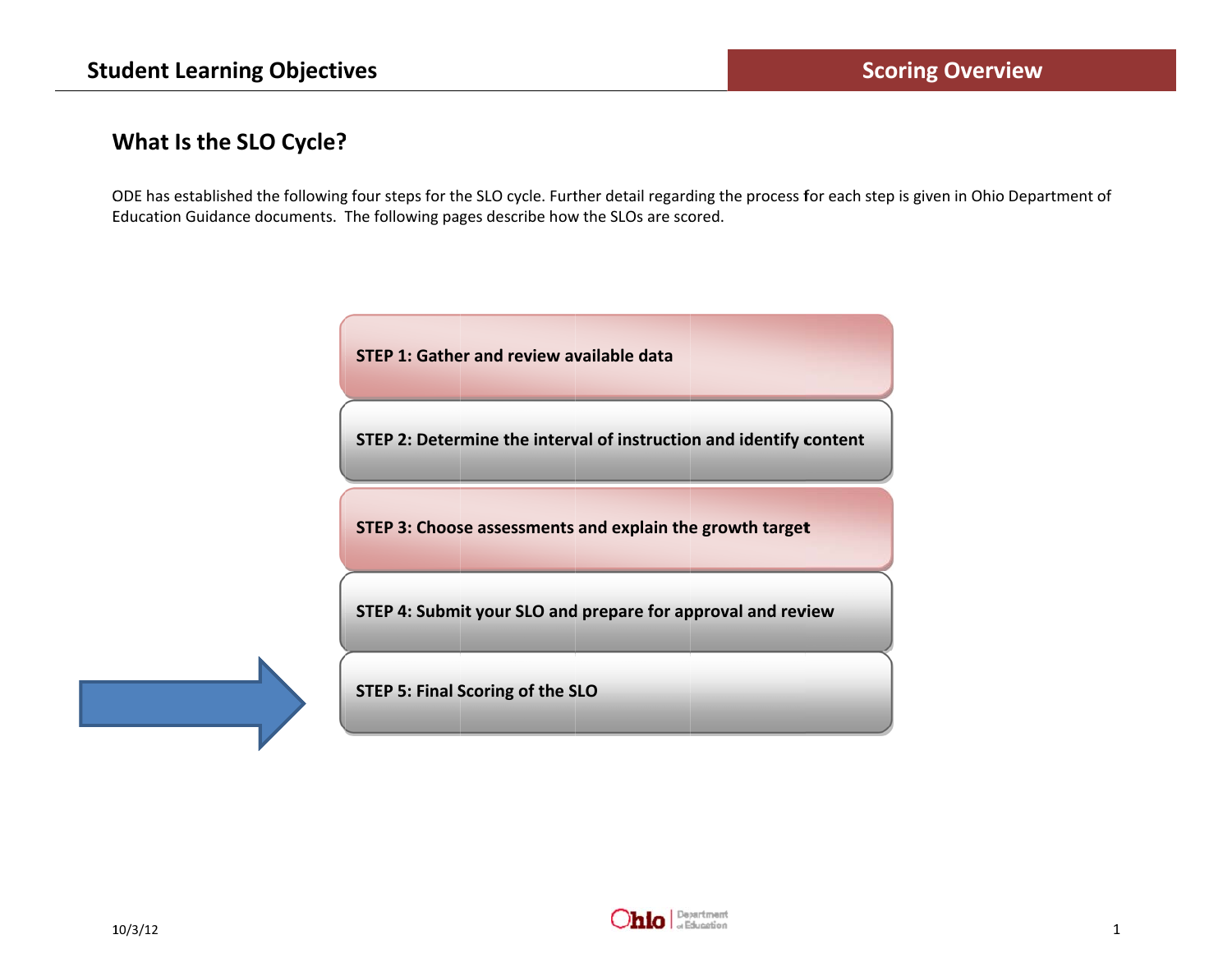# **STEP 5: Final Scoring of the SLO**

## **SLO Final Review Overview**

After the SLO is approved, the teacher is responsible for compiling the evidence for the final scoring process. The final scoring process must be completed by May 1 to ensure that the teacher evaluation is completed in accordance with the timeframes established by law. This section provides information on:

- Directions on the organization of evidence and information teachers and teacher-teams should compile at the end of the year;
- Teacher guidance on how to present the information to the evaluator(s);
- Protocols for the evaluator(s) for reviewing and scoring SLOs;  $\bullet$
- Guidance for rating single SLOs.  $\bullet$

## **Recommendations for Educators in Preparing for SLO Scoring**

In preparation of the committee scoring, the educator may want to complete the following steps to ensure an efficient use of time:

- 1. Include a copy of the committee approved SLO Approval Checklist from the beginning of the school year.
- 2. Transfer the data from the pre-assessment, the post-assessments, and the established growth targets to the SLO Scoring Calculator to provide the SLO committee with a quick reference to determine whether stated growth targets were met. If the educator is using tiered growth targets, they will want to sort the data based on those tiers. The SLO Scoring Calculator can be found in Appendix A of this document.
- 3. Organize the evidence to support the attainment of the SLO into an easily recognized, readable format. Organizing the materials will aid the approval/ scoring committee as they evaluate the success of the SLO at the end of the interval.

#### **Organizational Tip**

**Final Scoring Process** 

#### Arrange SLO Evidence in the following order:

- 1. Previously approved **SLO Template**
- 2. Completed SLO Scoring Calculator
- 3. Assessments used in the SLO process, including student work and other pertinent documents

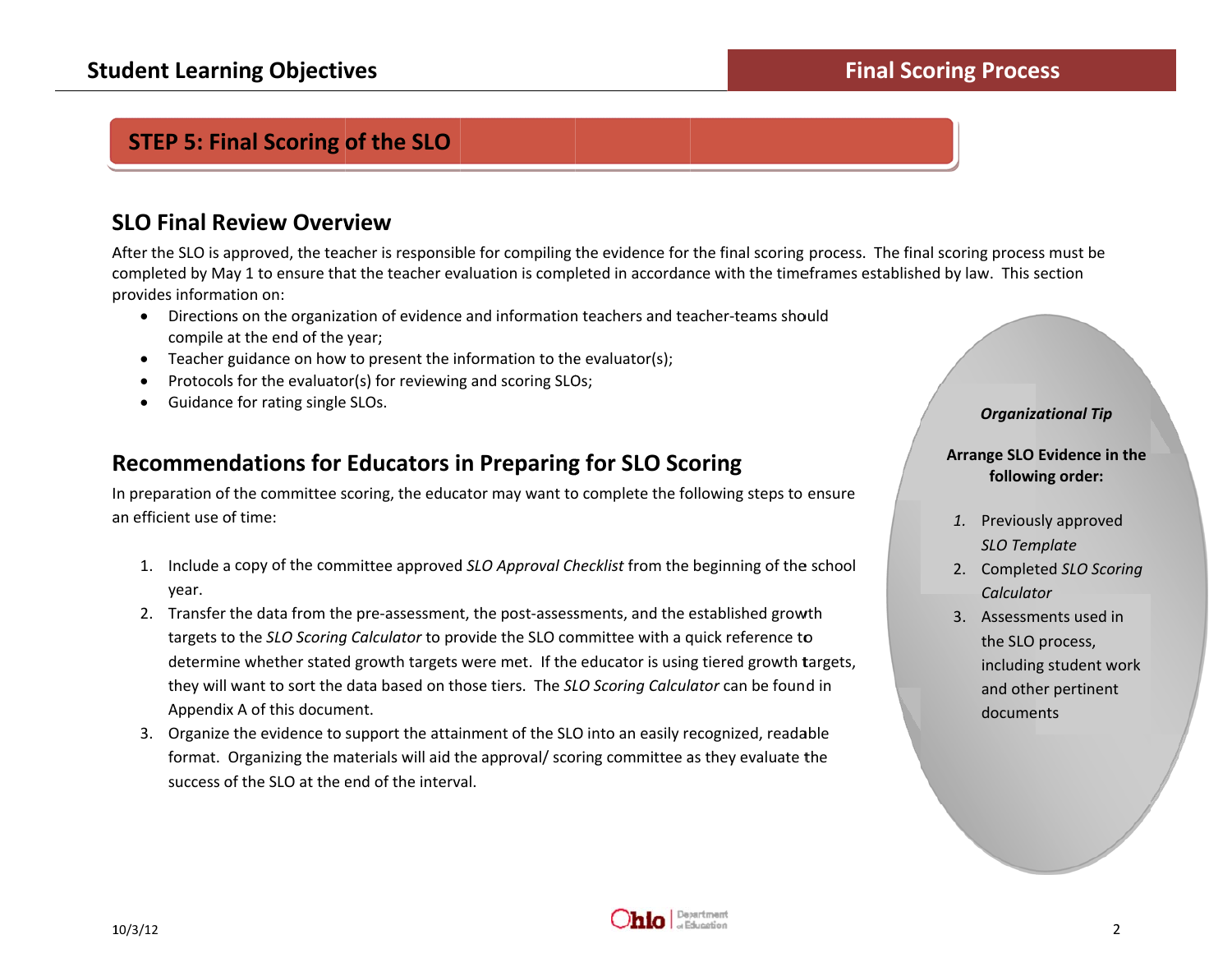# **S Scoring the Individual S SLO**

#### **S SLO Scoring Proc ess**

The *SLO Scoring Calculator* is an Excel spreadsheet that can be used to assess whether or not SLO targets have been met when rating the iindividual SLO. There are several steps teachers must follow in order to arrive at a final calculation. Once all the relevant information has been added into the Excel spreadsheet, attainment of the students' growth targets and rating of the individual SLO will be automatically computed a and displayed.

#### **Preparing for Scoring**

Prior to the end-of-year review, teachers are responsible for collecting relevant information and compiling it in a useful way. For example, evaluators will have limited time, so having all student work or other documentation clearly organized and final student scores summarized (as noted below) will be valuable for saving time and reducing paperwork. Information that could be collected includes student performance data and the completed SLO Scoring Calculator document. l

### **Complete the SLO Scoring Calculator**

The SLO Scoring Calculator is an Excel spreadsheet that can be used to assess whether or not SLO targets have been met as well as the overall teacher rating for the SLO. There are several steps teachers must follow in order to arrive at a final calculation. The calculation and scoring must be completed prior to May 1 of each year. Ample time for committee review must be given to ensure that the entire teacher evaluation process iis complete by the May 1 deadline as defined in law.

- $\bullet$ • First, the teacher adds the name or identification number for each student into the spreadsheet.
- $\bullet$ • Then, the teacher incorporates each student's baseline score from the assessment administered at the beginning of the school year.
- $\bullet$ • Next, using their completed SLO template as a guide, the teacher adds each student's established growth target.
- $\bullet$  $\bullet$  The teacher adds in the final performance data from the end of year assessment for each student.
- $\bullet$ • The teacher must enter if each individual student met the growth target.
- $\bullet$ • Once all the relevant information has been added in the Excel spreadsheet, attainment of the students' growth targets and overall teacher rating of student growth measures (50%) will be automatically computed and displayed.

**T The teacher is <sup>r</sup> responsible for <sup>t</sup> this portion of <sup>t</sup> the SLO process s.**

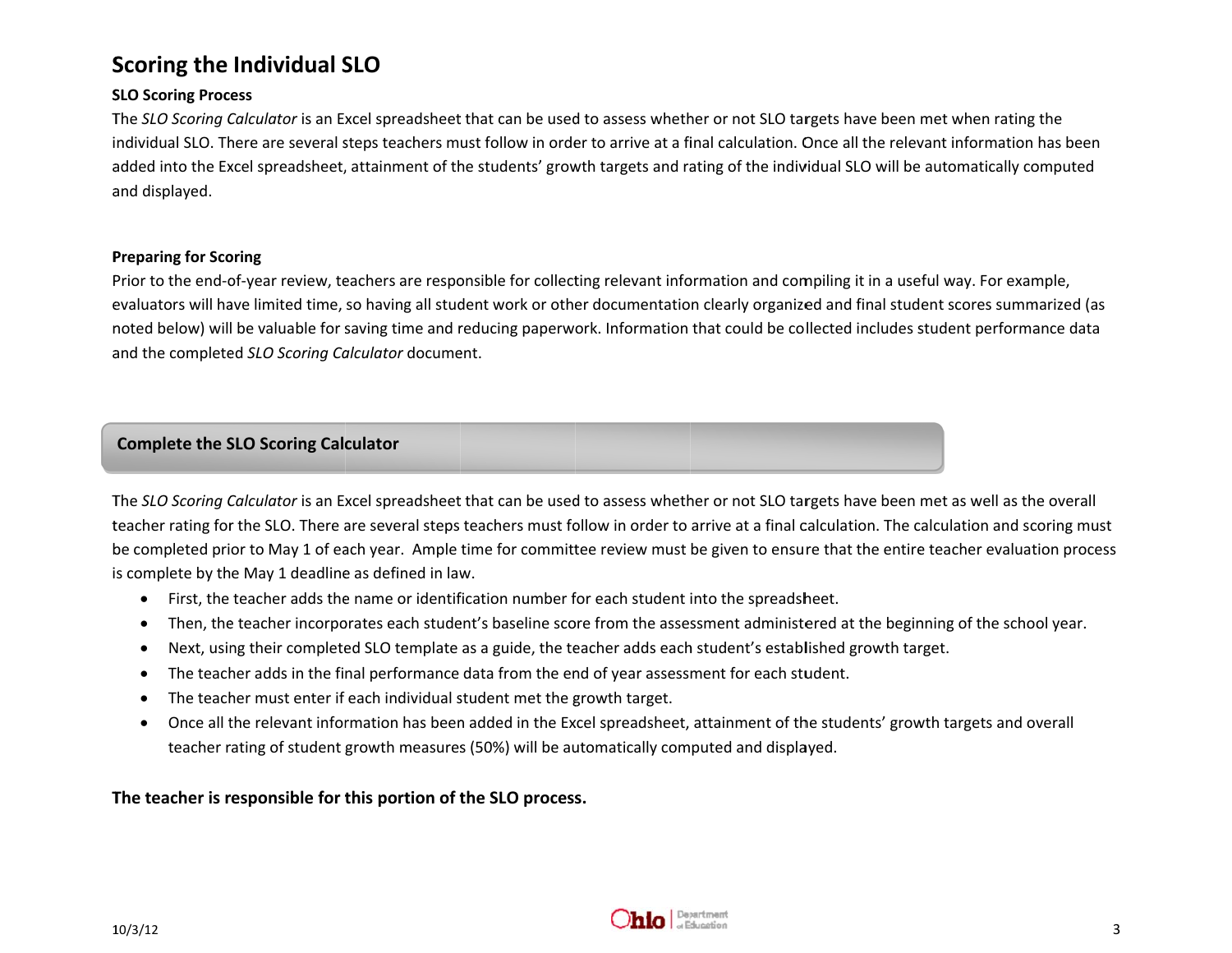### **Score Individu ual SLOs Using t he SLO Scoring Matrix**

The teacher can now use the *SLO Scoring Calculator* to determine the percentage of students not meeting, meeting, or exceeding the The teacher can now use the S*LO Scoring Calculator* to determine the percentage of students not meeting, meeting, or exceeding the<br>established growth targets. If the teacher used tiered targets as recommended by ODE, they targets and then sort again based on the difference of the target score and the baseline score from highest to lowest.

This matrix should be used in conjunction with the SLO Scoring Calculator. ODE developed the five-level rating for SLOs to align with the 5-levels o of value‐added sc cores.

| $322$ 300.000 $\mu$                                          |                           |                         |  |  |  |  |  |
|--------------------------------------------------------------|---------------------------|-------------------------|--|--|--|--|--|
| Percentage of students that met<br>or exceeded growth target | <b>Descriptive rating</b> | <b>Numerical rating</b> |  |  |  |  |  |
| 90-100                                                       | Most Effective            |                         |  |  |  |  |  |
| 80-89                                                        | Above Average             |                         |  |  |  |  |  |
| 70-79                                                        | Average                   |                         |  |  |  |  |  |
| 60-69                                                        | Approaching Average       |                         |  |  |  |  |  |
| 59 or less                                                   | Least Effective           |                         |  |  |  |  |  |
|                                                              |                           |                         |  |  |  |  |  |

### **SLOScoring Matrix**

The teacher is responsible for collecting the evidence, using the *SLO Scoring Matrix* to determine an SLO rating, and providing the scores to the reviewing body (principal or committee as determined at the local level).